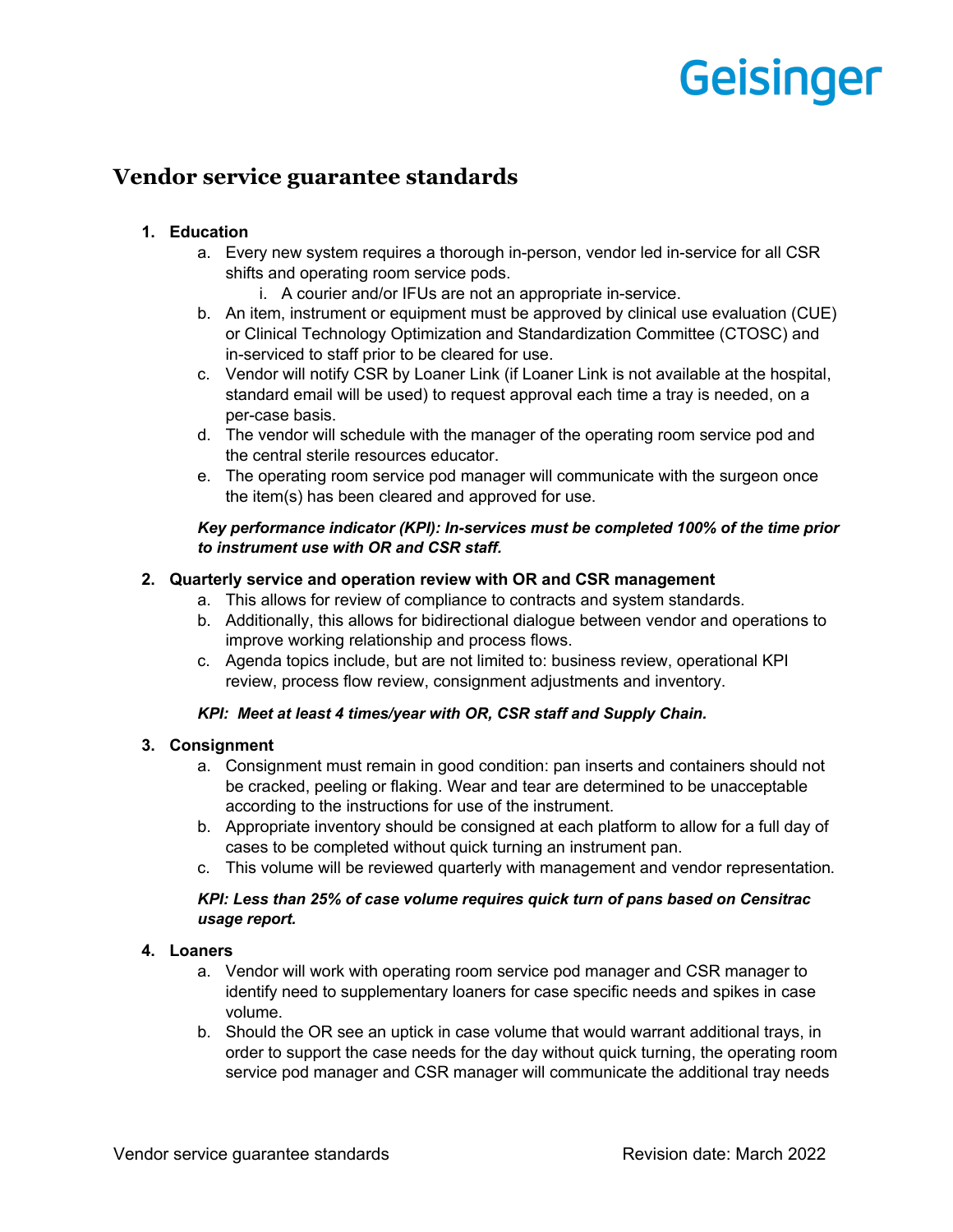# **Geisinger**

to the vendor 72 hours prior to the date of surgery; trays must be onsite within 48 hours of scheduled case time.

# *KPI: Less than 25% of case volume requires quick turn of pans based on Censitrac usage report.*

# **5. Delivery time**

- a. Delivery is required within Central Sterile Department staffed hours; will vary by site.
- b. The required delivery time of any new instrument or equipment pan is 72 hours prior to the elective case. This allows for adequate in-servicing of staff, building pans in instrument asset tracking system, and appropriate processing.
- c. The required delivery time for supplementary inventory for spikes in volume or case specific needs is 48 hours prior to the case, unless the OR requests immediate delivery for an emergent case. An emergent case should be the only exception to 5b. An emergent case is defined as cases scheduled less than 24 hours in advance.
- d. The vendor must pick up all item(s) and remove item(s) from facility within 24 hours of decontamination and disinfection post use.

#### *KPI: Less than 25% of vendor pans arriving after the 72-hour or 48-hour requirement, as stated above and documented in the Censitrac quality feedback report.*

# **6. Rigid containers**

- a. Rigid containers must be provided with the consigned instruments and/or equipment
	- i. The only approved acceptable containers at this time are Case Medical, Aesculap and One Tray.
	- ii. Above approved containers are due to filter standardization.
	- iii. All documentation provided for sterility validation for instruments once placed in containers.

# **7. Storage**

a. Vendor must work with Geisinger to explore centralized location of instrument inventory to service Geisinger facilities.

# **8. Audits will be required to verify approved inventory on site**

- a. Vendor representatives will coordinate with Geisinger inventory management assistants and will routinely audit the consigned implants inventory to ensure contract compliance.
- b. Vendor representatives will coordinate with Geisinger central sterile resources department and will routinely audit the consigned instrument and equipment trays to ensure contract compliance.
- c. All vendor requested inventories will be coordinated with inventory or central sterile resources management to insure appropriate timeliness.

# *KPI: Less than 3 occurrences of unapproved implants and instruments in house/calendar year.*

# **9. Pre-, intra-, post- case support**

- a. Case support at a Geisinger operating room is defined in 3 parts:
	- i. **Pre-operative:** In-servicing and education for OR and CSR staff by a vendor representative.